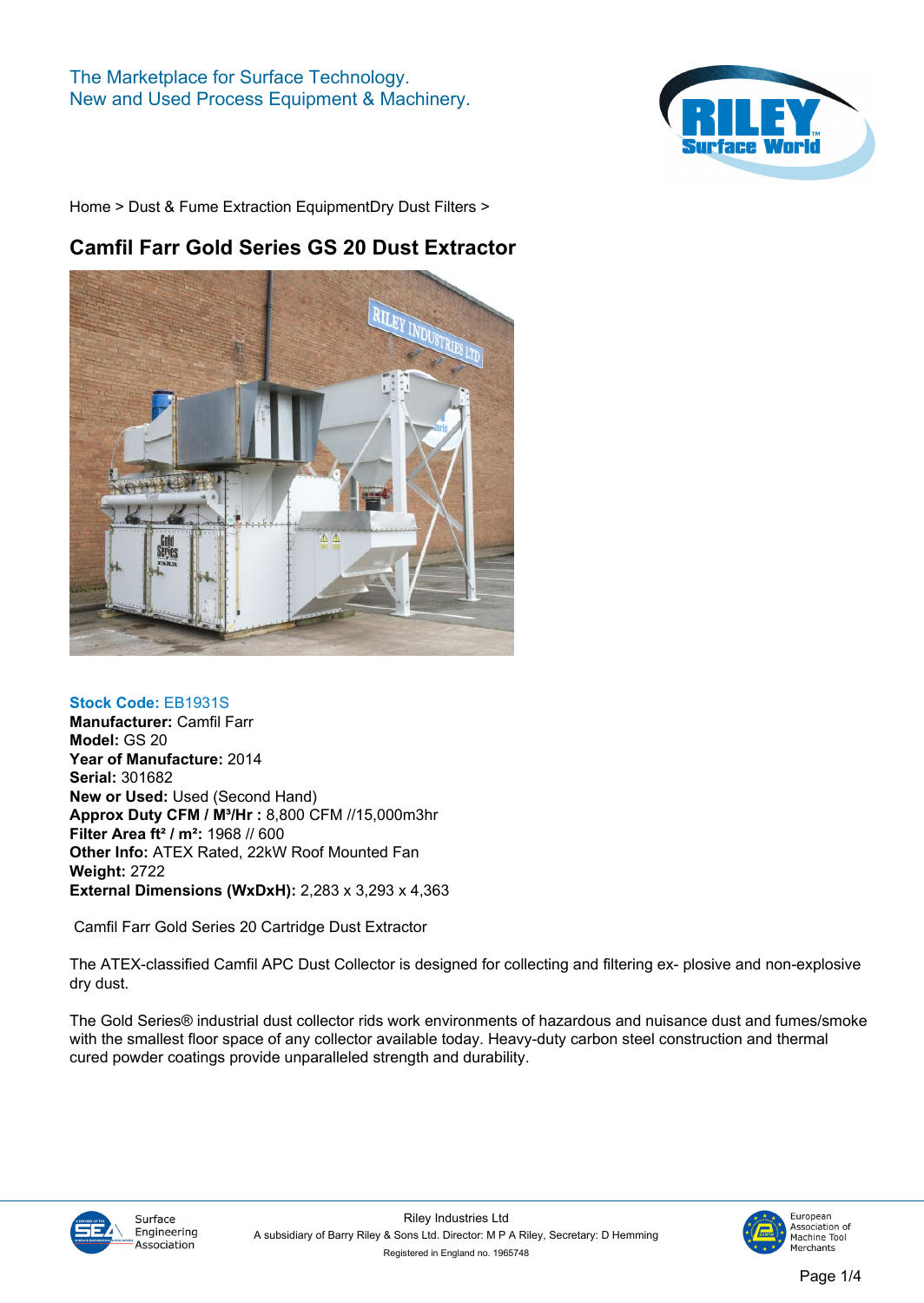

# **Camfil Farr Gold Series GS 20 Dust Extractor**

**Technical Detail**

**EX rating: II 2/3 DGX (Atex) Maximum Temperature: 90°c Filter Area: 600m² // 1968ft² Filter Cartridge: PolyTech 30 m² Filter Material: Cellulose Operating Temperature: - 20 ºC to + 40 ºC Process Air (Dry) Temperature: 0 ºC to +70 ºC (+90 ºC depending on filter media) Solenoids: 10 off Environment Classes: C3 according to EN ISO 12944 Compressed Air Requirements: See page 22 (Installation & operation guide attached) Compressed Air Connection: Minimum 1" (R25) Protection Class: IP 65 (for Camfil APC Control System)\* Relay Voltage, Option: 24 V AC Working Pressure: 0 kPa to - 10 kPa Sound Power: 1", 1,5" valves. 9,2 B, 9,4 DB**

**Atex Equipment category 2 D/G: applicable to the interior of the product3 D/G X: applicable to the exterior of the product Marking. EX II 2/3 D/G T2 90 ºC** 

**Definitions**

**m3/h**

**Actual m3 of gas per hour. The volume of gas flowing per hour at the operating temperature, pressure, elevation and composition.**

**Air-to-Cloth Ratio The ratio between air flowing through a dust collector and the m2 of filter area available (m3/m2 h). Sometimes referred to as the velocity (m/h) of air through the cloth.**

# **Blinding**

**Blockage in a fabric or media by dust that cannot be discharged by the cleaning mechanism, resulting in a reduced gas flow and an increased pressure drop across the media. Once enough material has built up, airflow is severely restricted and the bags have to be cleaned or replaced.**

# **Bridging**

**Material handling problem characterized by the particulate forming a cavity over the discharge or opening of a hopper or storage vessel. Also, the accumulation of collected dust between two or more filter elements.**

# **Clean Air Plenum**

**The dust collector area, through which gases are directed, located on the clean side of the filter media.**

# **Collection Efficiency**

**The measure of a dust collector's ability to remove particulate from the inlet gas, typically expressed in percent or emission rate (mg per cubic meter).**



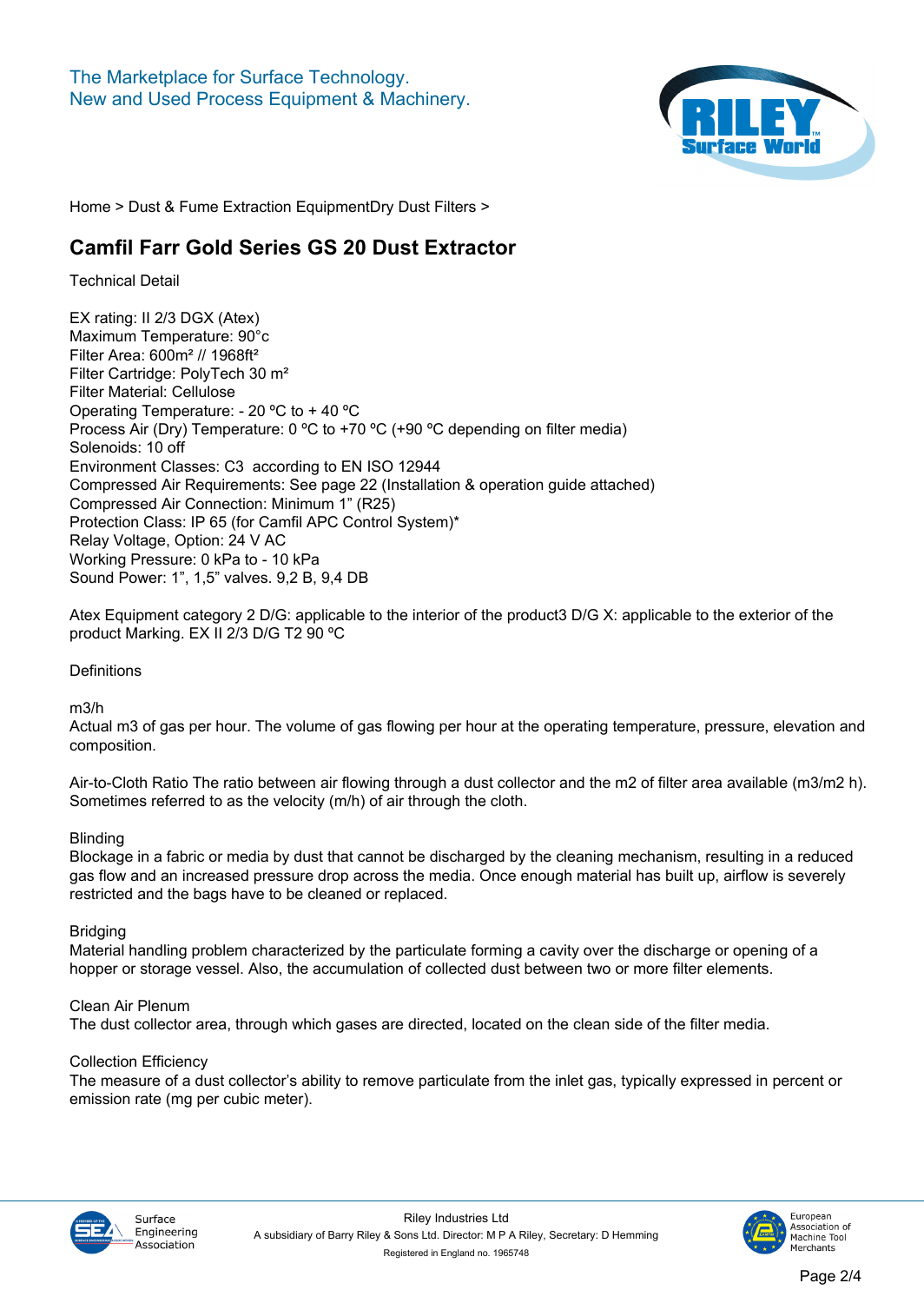

# **Camfil Farr Gold Series GS 20 Dust Extractor**

#### **Dew Point**

**The temperature at which condensation begins to form as the gas is cooled.**

#### **Differential Pressure**

**The change in pressure or the pressure drop across a device. The difference between static pressures measured at the inlet and outlet of a device, Ref. Pressure Drop.**

**Dust Cake**

**A dust build-up on the filter elements that increases the efficiency of the filter media.**

**Diaphragm Valve**

**A compressed air valve operated by a solenoid valve that opens to allow a pulse to a row of filters.**

# **Dust Loading**

**The weight of solid particulate suspended in an air stream, usually expressed in mg per cubic meter.**

#### **Emissions**

**Particulate that escapes through or around a dust collector into the atmosphere.**

**Negative Pressure System**

**A system where the fan is located after the dust collector on the clean air side, pulling air through the system.**

# **Positive Pressure System**

**A system with a fan located prior to a dust collector on the dirty side, pushing air through the system.**

**Precoat**

**Material added to the air stream at start-up to aid in establishing the initial dust cake on the filter media.**

**Rotary Airlock Valve**

**Device having a star wheel (rotor) designed to provide an air tight seal between the negative or positive pressures of the collector and the outside atmosphere.**

**Screw Conveyor**

**A revolving screw operating in a fixed trough for conveying material from one point to another.**

# **Pulse Duration (On-Time)**

**The length of time a pulse lasts, generally described as the length of time the electric signal holds the solenoid pilot valve open (fixed at 150m/s).**

# **Pause Time (Off-Time)**

**Elapsed time between pulses in a dust collector cleaning system.**

# **Solenoid Valve**

**An electromechanical plunger device that is either "normally open" or "normally closed". In use with a dust collector, it is for the relief of air pressure to activate a compressed air device such as a diaphragm valve.**